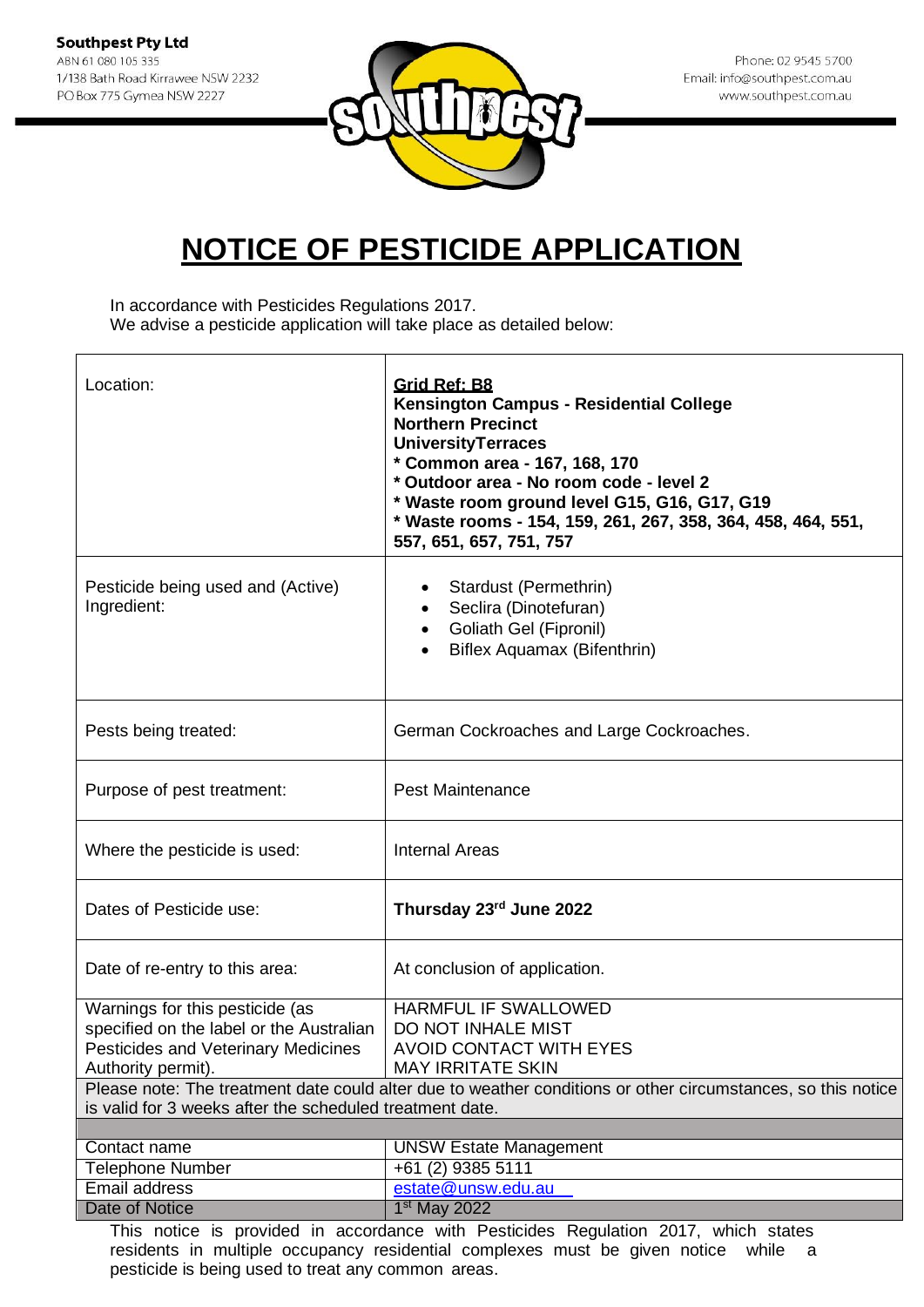

Phone: 02 9545 5700 Email: info@southpest.com.au www.southpest.com.au

### **NOTICE OF PESTICIDE APPLICATION**

In accordance with Pesticides Regulations 2017. We advise a pesticide application will take place as detailed below:

| Location:                                                                                                                                | Grid Ref: B16<br>Kensington Campus - Residential College<br><b>Deans Room</b><br><b>Northern Precinct</b><br><b>Colombo House</b> |
|------------------------------------------------------------------------------------------------------------------------------------------|-----------------------------------------------------------------------------------------------------------------------------------|
|                                                                                                                                          |                                                                                                                                   |
| Pesticide being used and (Active)<br>Ingredient:                                                                                         | Seclira (Dinotefuran)<br>Goliath Gel (Fipronil)<br>Biflex Aquamax (Bifenthrin)                                                    |
| Pests being treated:                                                                                                                     | German Cockroaches and Large Cockroaches.                                                                                         |
| Purpose of pest treatment:                                                                                                               | <b>Pest Maintenance</b>                                                                                                           |
| Where the pesticide is used:                                                                                                             | <b>Internal Areas</b>                                                                                                             |
| Dates of Pesticide use:                                                                                                                  | Thursday 23rd June 2022                                                                                                           |
| Date of re-entry to this area:                                                                                                           | At conclusion of application.                                                                                                     |
| Warnings for this pesticide (as specified<br>on the label or the Australian Pesticides<br>and Veterinary Medicines Authority<br>permit). | HARMFUL IF SWALLOWED<br>DO NOT INHALE MIST<br><b>AVOID CONTACT WITH EYES</b><br><b>MAY IRRITATE SKIN</b>                          |
| is valid for 3 weeks after the scheduled treatment date.                                                                                 | Please note: The treatment date could alter due to weather conditions or other circumstances, so this notice                      |
| Contact name                                                                                                                             | <b>UNSW Estate Management</b>                                                                                                     |
| <b>Telephone Number</b>                                                                                                                  | +61 (2) 9385 5111                                                                                                                 |
| Email address                                                                                                                            | estate@unsw.edu.au                                                                                                                |
| Date of Notice                                                                                                                           | 1 <sup>st</sup> May 2022                                                                                                          |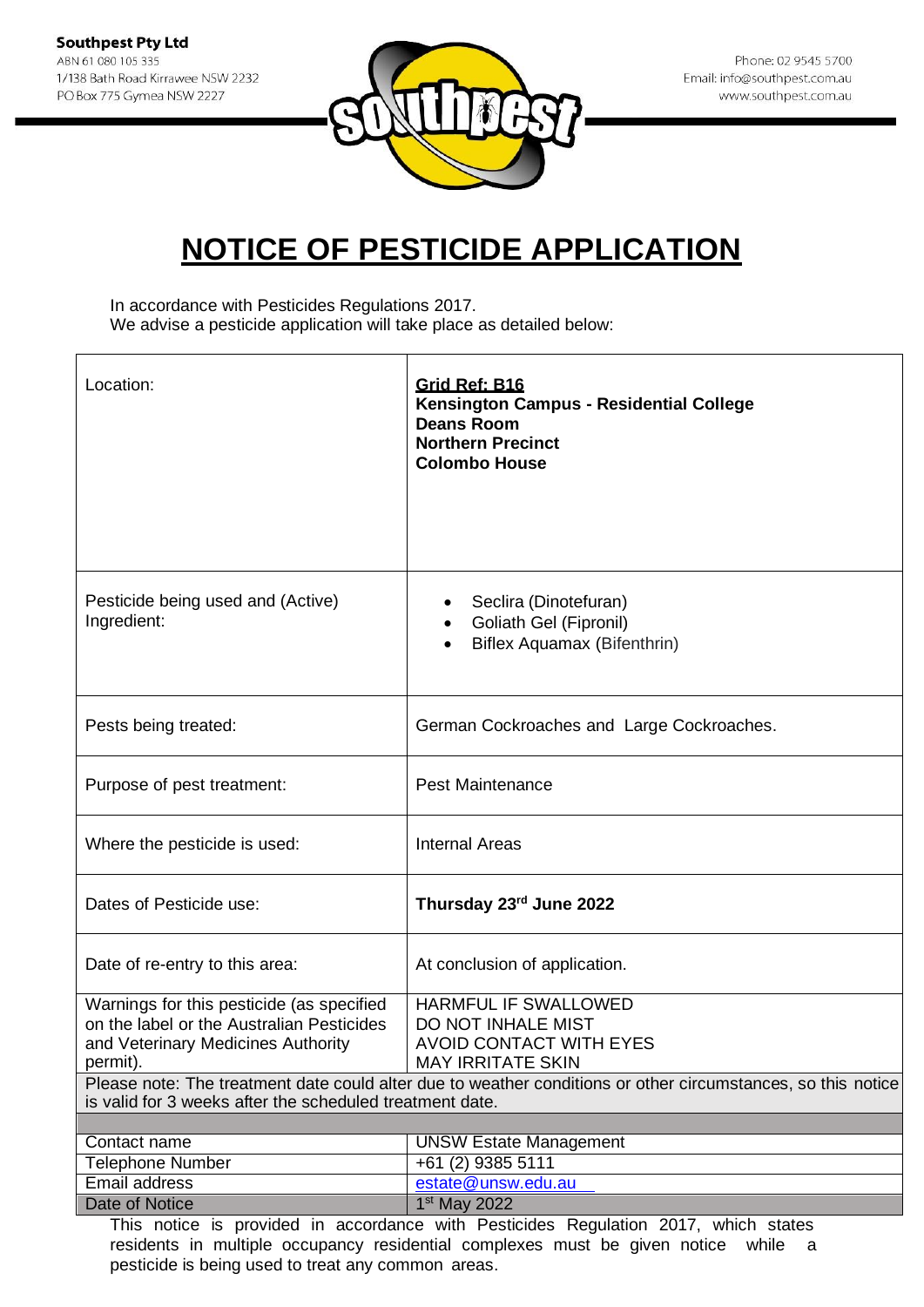

In accordance with Pesticides Regulations 2017. We advise a pesticide application will take place as detailed below:

| Location:                                                                                                                                                                                            | Grid Ref: B16<br><b>Kensington Campus - Residential College</b><br><b>Northern Precinct</b><br><b>Colombo House</b><br>* Level 1 to 6 common rooms and kitchenettes G05, G05a,<br>GQ09. G07a, GA07, 147, 245, 345, 346, 444, 445, 545, 546,<br>633, 631<br>* Ground floor common area room and main kitchen<br>* External to premises and room G G05, G05a, GQ09,<br>G07a, GA07 |
|------------------------------------------------------------------------------------------------------------------------------------------------------------------------------------------------------|---------------------------------------------------------------------------------------------------------------------------------------------------------------------------------------------------------------------------------------------------------------------------------------------------------------------------------------------------------------------------------|
| Pesticide being used and (Active)<br>Ingredient:                                                                                                                                                     | Stardust(Permethrin)<br>$\bullet$<br>Seclira (Dinotefuran)<br>$\bullet$<br>Goliath Gel (Fipronil)<br>$\bullet$<br>Biflex Aquamax (Bifenthrin)                                                                                                                                                                                                                                   |
| Pests being treated:                                                                                                                                                                                 | German Cockroaches and Large Cockroaches.                                                                                                                                                                                                                                                                                                                                       |
| Purpose of pest treatment:                                                                                                                                                                           | <b>Pest Maintenance</b>                                                                                                                                                                                                                                                                                                                                                         |
| Where the pesticide is used:                                                                                                                                                                         | <b>Internal Areas</b>                                                                                                                                                                                                                                                                                                                                                           |
| Dates of Pesticide use:                                                                                                                                                                              | Thursday 23rd June 2022                                                                                                                                                                                                                                                                                                                                                         |
| Date of re-entry to this area:                                                                                                                                                                       | At conclusion of application.                                                                                                                                                                                                                                                                                                                                                   |
| Warnings for this pesticide (as specified<br>on the label or the Australian Pesticides<br>and Veterinary Medicines Authority<br>permit).<br>is valid for 3 weeks after the scheduled treatment date. | <b>HARMFUL IF SWALLOWED</b><br>DO NOT INHALE MIST<br><b>AVOID CONTACT WITH EYES</b><br><b>MAY IRRITATE SKIN</b><br>Please note: The treatment date could alter due to weather conditions or other circumstances, so this notice                                                                                                                                                 |
| Contact name                                                                                                                                                                                         | <b>UNSW Estate Management</b>                                                                                                                                                                                                                                                                                                                                                   |
| <b>Telephone Number</b>                                                                                                                                                                              | +61 (2) 9385 5111                                                                                                                                                                                                                                                                                                                                                               |
| <b>Email address</b>                                                                                                                                                                                 | estate@unsw.edu.au                                                                                                                                                                                                                                                                                                                                                              |
| <b>Date of Notice</b>                                                                                                                                                                                | 1 <sup>st</sup> May 2022                                                                                                                                                                                                                                                                                                                                                        |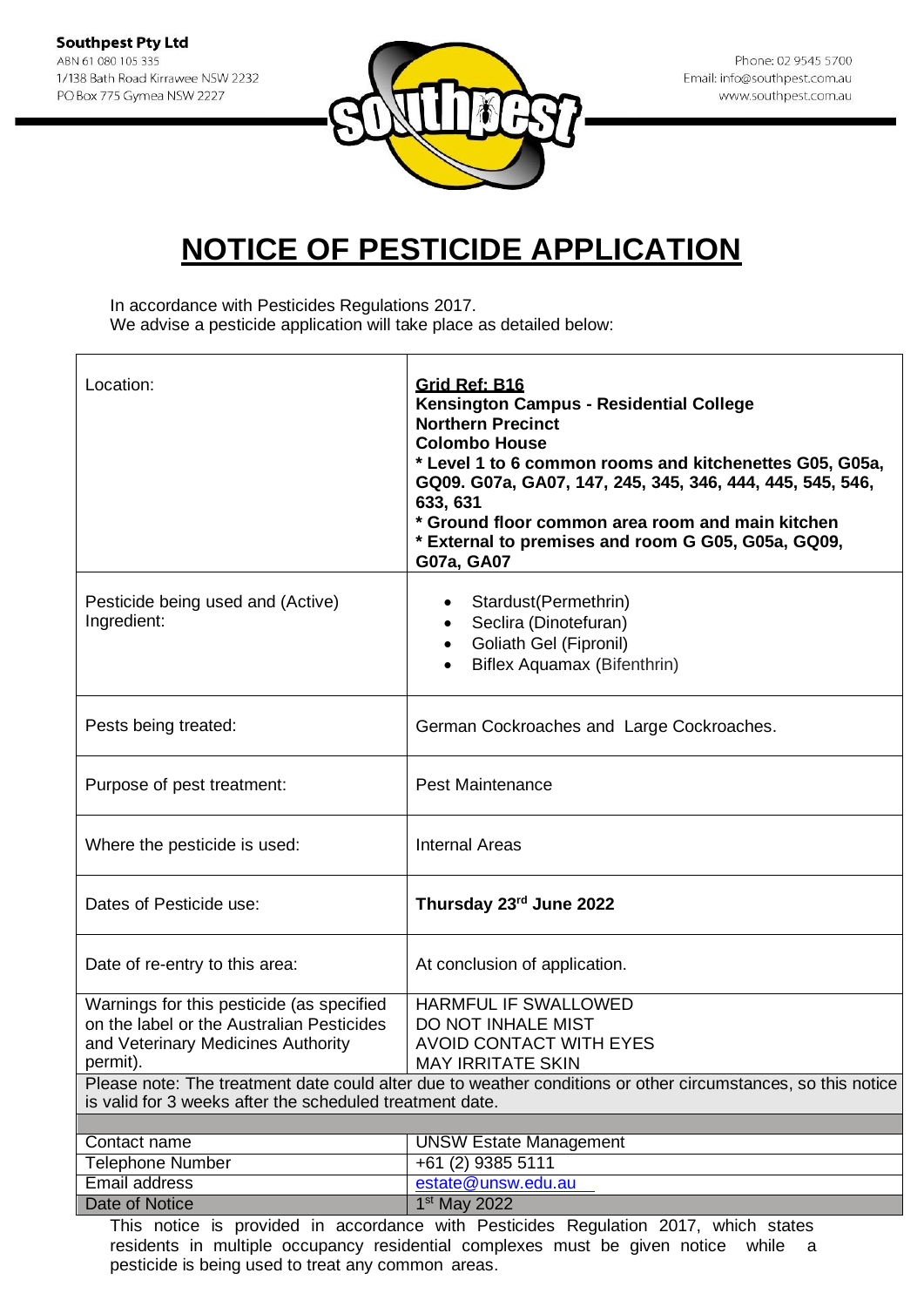![](_page_3_Picture_1.jpeg)

In accordance with Pesticides Regulation 2017. We advise a pesticide application will take place as detailed below:

| Location:                                                                                                                                | Grid Ref: B17<br><b>Kensington Campus - Residential College</b><br><b>Northern Precinct</b><br><b>Goldstein College</b><br>*Level G common room and Kitchen G07 and G07a<br>*Common rooms 5 x common rooms - 133, 233, 333, 433,<br>533 *Waste collection room and turntable area located<br>within the carpark - room LG16 and turn table area and<br>waste areas on each level. |
|------------------------------------------------------------------------------------------------------------------------------------------|-----------------------------------------------------------------------------------------------------------------------------------------------------------------------------------------------------------------------------------------------------------------------------------------------------------------------------------------------------------------------------------|
| Pesticide being used and (Active)<br>Ingredient:                                                                                         | Dragnet (Permethrin)<br>Seclira (Dinotefuran)<br>Goliath Gel (Fipronil)<br>Biflex Aquamax (Bifenthrin)                                                                                                                                                                                                                                                                            |
| Pests being treated:                                                                                                                     | German Cockroaches & Large Cockroaches.                                                                                                                                                                                                                                                                                                                                           |
| Purpose of pest treatment:                                                                                                               | <b>Pest Maintenance</b>                                                                                                                                                                                                                                                                                                                                                           |
| Where the pesticide is used:                                                                                                             | <b>Internal Areas</b>                                                                                                                                                                                                                                                                                                                                                             |
| Dates of Pesticide use:                                                                                                                  | Thursday 23rd June 2022                                                                                                                                                                                                                                                                                                                                                           |
| Date of re-entry to this area:                                                                                                           | At conclusion of application.                                                                                                                                                                                                                                                                                                                                                     |
| Warnings for this pesticide (as specified<br>on the label or the Australian Pesticides<br>and Veterinary Medicines Authority<br>permit). | HARMFUL IF SWALLOWED<br>DO NOT INHALE MIST<br><b>AVOID CONTACT WITH EYES</b><br><b>MAY IRRITATE SKIN</b>                                                                                                                                                                                                                                                                          |
| is valid for 3 weeks after the scheduled treatment date.                                                                                 | Please note: The treatment date could alter due to weather conditions or other circumstances, so this notice                                                                                                                                                                                                                                                                      |
|                                                                                                                                          |                                                                                                                                                                                                                                                                                                                                                                                   |
| Contact name                                                                                                                             | <b>UNSW Estate Management</b>                                                                                                                                                                                                                                                                                                                                                     |
| <b>Telephone Number</b>                                                                                                                  | +61 (2) 9385 5111                                                                                                                                                                                                                                                                                                                                                                 |
| Email address                                                                                                                            | estate@unsw.edu.au                                                                                                                                                                                                                                                                                                                                                                |
| <b>Date of Notice</b>                                                                                                                    | 1 <sup>st</sup> May 2022                                                                                                                                                                                                                                                                                                                                                          |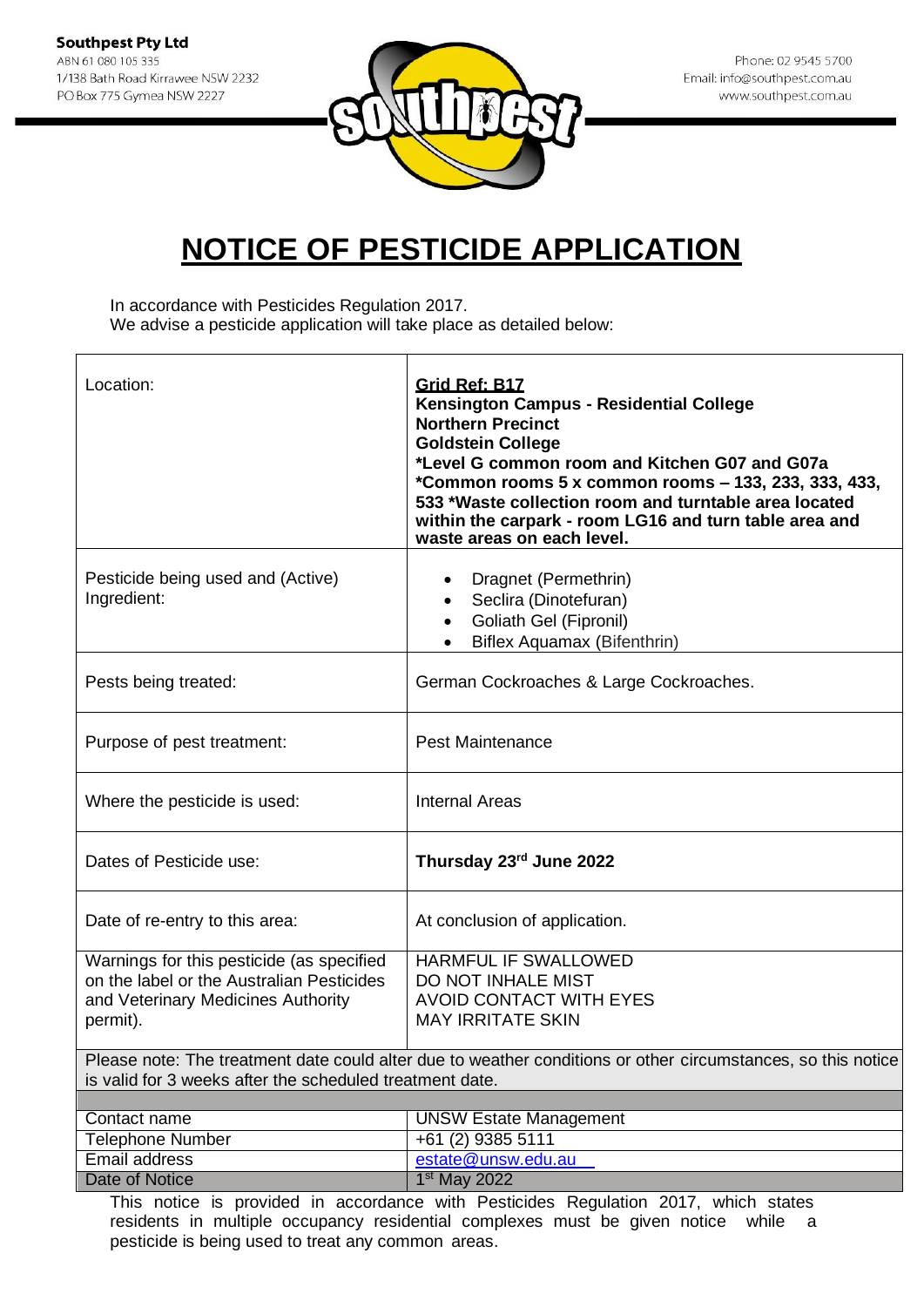![](_page_4_Picture_1.jpeg)

In accordance with Pesticides Regulations 2017.

We advise a pesticide application will take place as detailed below:

| Location:                                                                                                                                                                | Grid Ref: B18<br>Kensington Campus - Residential College<br><b>Northern Precinct</b><br><b>Fig Tree Hall</b><br>*Mezzanine level common room and kitchen<br>*Common rooms 5 x common rooms - 244, 345,<br>346, 433, 533.<br>Waste areas on each level. |
|--------------------------------------------------------------------------------------------------------------------------------------------------------------------------|--------------------------------------------------------------------------------------------------------------------------------------------------------------------------------------------------------------------------------------------------------|
| Pesticide being used and (Active)<br>Ingredient:                                                                                                                         | Stardust (Permethrin)<br>Seclira (Dinotefuran)<br>$\bullet$<br>Goliath Gel (Fipronil)<br>$\bullet$<br>Biflex Aquamax (Bifenthrin)<br>$\bullet$                                                                                                         |
| Pests being treated:                                                                                                                                                     | German Cockroaches & Large Cockroaches                                                                                                                                                                                                                 |
| Purpose of pest treatment                                                                                                                                                | <b>Pest Maintenance</b>                                                                                                                                                                                                                                |
| Where the pesticide is used:                                                                                                                                             | <b>Internal Areas</b>                                                                                                                                                                                                                                  |
| Dates of Pesticide use:                                                                                                                                                  | Thursday 23rd June 2022                                                                                                                                                                                                                                |
| Date of re-entry to this area:                                                                                                                                           | At conclusion of application.                                                                                                                                                                                                                          |
| Warnings for this pesticide (as<br>specified on the label or the<br><b>Australian Pesticides and Veterinary</b><br>Medicines Authority permit).                          | HARMFUL IF SWALLOWED<br>DO NOT INHALE MIST<br><b>AVOID CONTACT WITH EYES</b><br><b>MAY IRRITATE SKIN</b>                                                                                                                                               |
| Please note: The treatment date could alter due to weather conditions or other circumstances, so<br>this notice is valid for 3 weeks after the scheduled treatment date. |                                                                                                                                                                                                                                                        |
|                                                                                                                                                                          |                                                                                                                                                                                                                                                        |
| Contact name                                                                                                                                                             | <b>UNSW Estate Management</b><br>+61 (2) 9385 5111                                                                                                                                                                                                     |
| <b>Telephone Number</b><br><b>Email address</b>                                                                                                                          | estate@unsw.edu.au                                                                                                                                                                                                                                     |
| Date of Notice                                                                                                                                                           | 1 <sup>st</sup> May 2022                                                                                                                                                                                                                               |
|                                                                                                                                                                          |                                                                                                                                                                                                                                                        |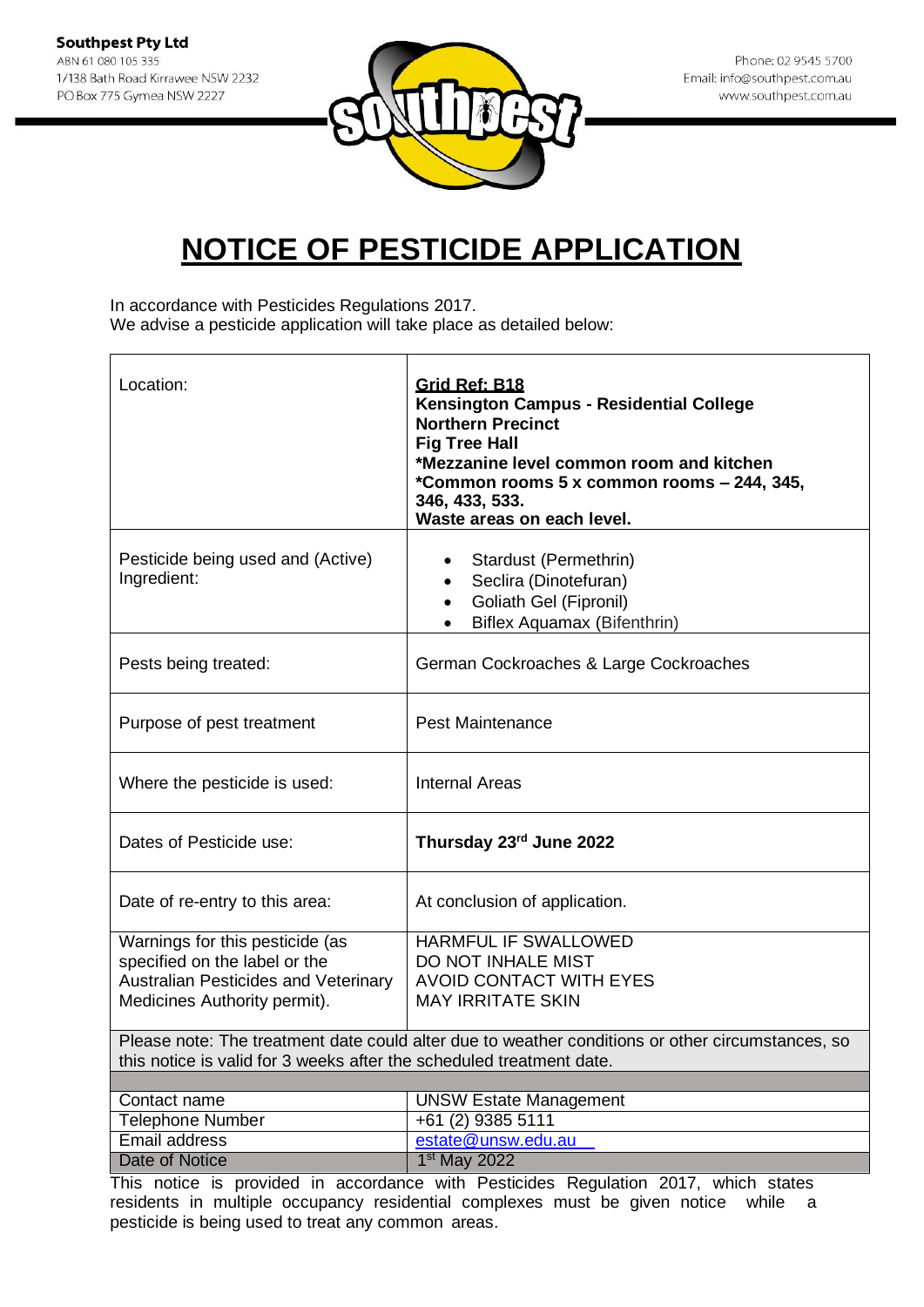![](_page_5_Picture_1.jpeg)

Phone: 02 9545 5700 Email: info@southpest.com.au www.southpest.com.au

## **NOTICE OF PESTICIDE APPLICATION**

In accordance with Pesticides Regulations 2017. We advise a pesticide application will take place as detailed below:

| Location:                                                                                                                                | Grid Ref: B18<br>Kensington Campus - Residential College<br><b>Deans Room</b><br><b>Northern Precinct</b><br><b>Fig Tree Hall</b>                                                                                        |
|------------------------------------------------------------------------------------------------------------------------------------------|--------------------------------------------------------------------------------------------------------------------------------------------------------------------------------------------------------------------------|
| Pesticide being used and (Active)<br>Ingredient:                                                                                         | Seclira (Dinotefuran)<br>Goliath Gel (Fipronil)<br>Biflex Aquamax (Bifenthrin)                                                                                                                                           |
| Pests being treated:                                                                                                                     | German Cockroaches and Large Cockroaches.                                                                                                                                                                                |
| Purpose of pest treatment:                                                                                                               | <b>Pest Maintenance</b>                                                                                                                                                                                                  |
| Where the pesticide is used:                                                                                                             | <b>Internal Areas</b>                                                                                                                                                                                                    |
| Dates of Pesticide use:                                                                                                                  | Thursday 23rd June 2022                                                                                                                                                                                                  |
| Date of re-entry to this area:                                                                                                           | At conclusion of application.                                                                                                                                                                                            |
| Warnings for this pesticide (as specified<br>on the label or the Australian Pesticides<br>and Veterinary Medicines Authority<br>permit). | HARMFUL IF SWALLOWED<br>DO NOT INHALE MIST<br><b>AVOID CONTACT WITH EYES</b><br><b>MAY IRRITATE SKIN</b><br>Please note: The treatment date could alter due to weather conditions or other circumstances, so this notice |
| is valid for 3 weeks after the scheduled treatment date.                                                                                 |                                                                                                                                                                                                                          |
| Contact name                                                                                                                             | <b>UNSW Estate Management</b>                                                                                                                                                                                            |
| <b>Telephone Number</b>                                                                                                                  | +61 (2) 9385 5111                                                                                                                                                                                                        |
| Email address                                                                                                                            | estate@unsw.edu.au                                                                                                                                                                                                       |
| Date of Notice                                                                                                                           | 1 <sup>st</sup> May 2022                                                                                                                                                                                                 |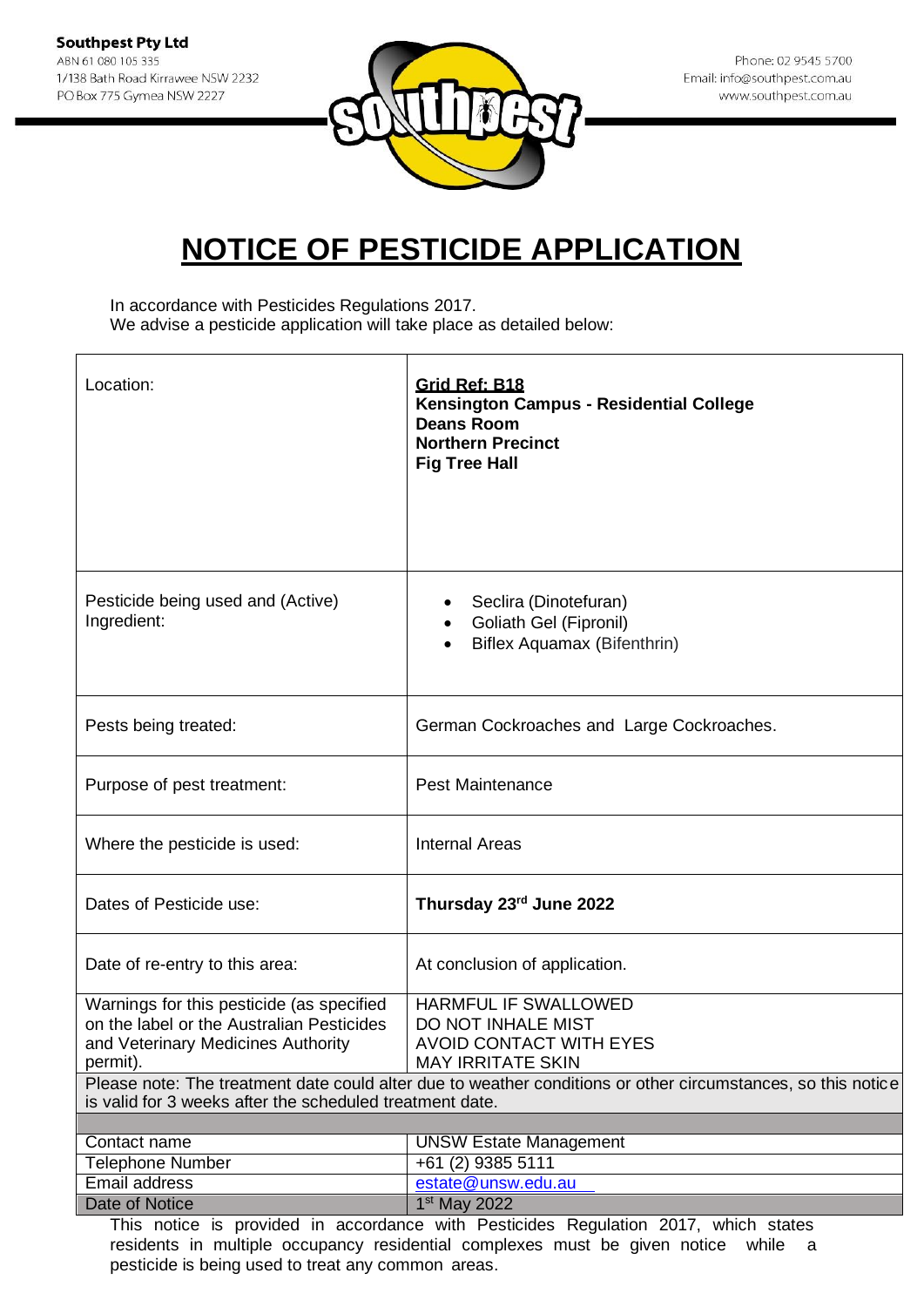![](_page_6_Picture_1.jpeg)

In accordance with Pesticides Regulations 2017.

We advise a pesticide application will take place as detailed below:

| Location:                                                                 | Grid Ref: C6<br>Kensington Campus - Residential College<br><b>Northern Precinct</b><br><b>International House</b><br>Dining/Kitchen<br>G83, G85, G86, G86A, G86B, G86C, G86D, G86D1,<br>G86E, G86F, 124, 293, 393, *Lounge/common rooms<br>G79, G80, G84, G91, G099-1, 181, 183. |
|---------------------------------------------------------------------------|----------------------------------------------------------------------------------------------------------------------------------------------------------------------------------------------------------------------------------------------------------------------------------|
| Pesticide being used and (Active)<br>Ingredient:                          | Stardust (Permethrin)<br>Seclira (Dinotefuran)<br>Goliath Gel (Fipronil)<br>$\bullet$<br>Biflex Aquamax (Bifenthrin)<br>$\bullet$                                                                                                                                                |
| Pests being treated:                                                      | German Cockroaches & Large Cockroaches                                                                                                                                                                                                                                           |
| Purpose of pest treatment:                                                | <b>Pest Maintenance</b>                                                                                                                                                                                                                                                          |
| Where the pesticide is used:                                              | <b>Internal Areas</b>                                                                                                                                                                                                                                                            |
| Dates of Pesticide use:                                                   | Thursday 23rd June 2022                                                                                                                                                                                                                                                          |
| Date of re-entry to this area:                                            | At conclusion of application                                                                                                                                                                                                                                                     |
| Warnings for this pesticide (as                                           | HARMFUL IF SWALLOWED                                                                                                                                                                                                                                                             |
| specified on the label or the                                             | DO NOT INHALE MIST                                                                                                                                                                                                                                                               |
| Australian Pesticides and Veterinary<br><b>Medicines Authority permit</b> | <b>AVOID CONTACT WITH EYES</b><br><b>MAY IRRITATE SKIN</b>                                                                                                                                                                                                                       |
|                                                                           | Please note: The treatment date could alter due to weather conditions or other circumstances, so                                                                                                                                                                                 |
| this notice is valid for 3 weeks after the scheduled treatment date.      |                                                                                                                                                                                                                                                                                  |
|                                                                           |                                                                                                                                                                                                                                                                                  |
| Contact name                                                              | <b>UNSW Estate Management</b>                                                                                                                                                                                                                                                    |
| <b>Telephone Number</b>                                                   | +61 (2) 9385 5111                                                                                                                                                                                                                                                                |
| Email address                                                             | estate@unsw.edu.au                                                                                                                                                                                                                                                               |
| Date of Notice                                                            | 1st May 2022<br>This notice is provided in ecoerdance with Destinides Dequision 2017, which etates                                                                                                                                                                               |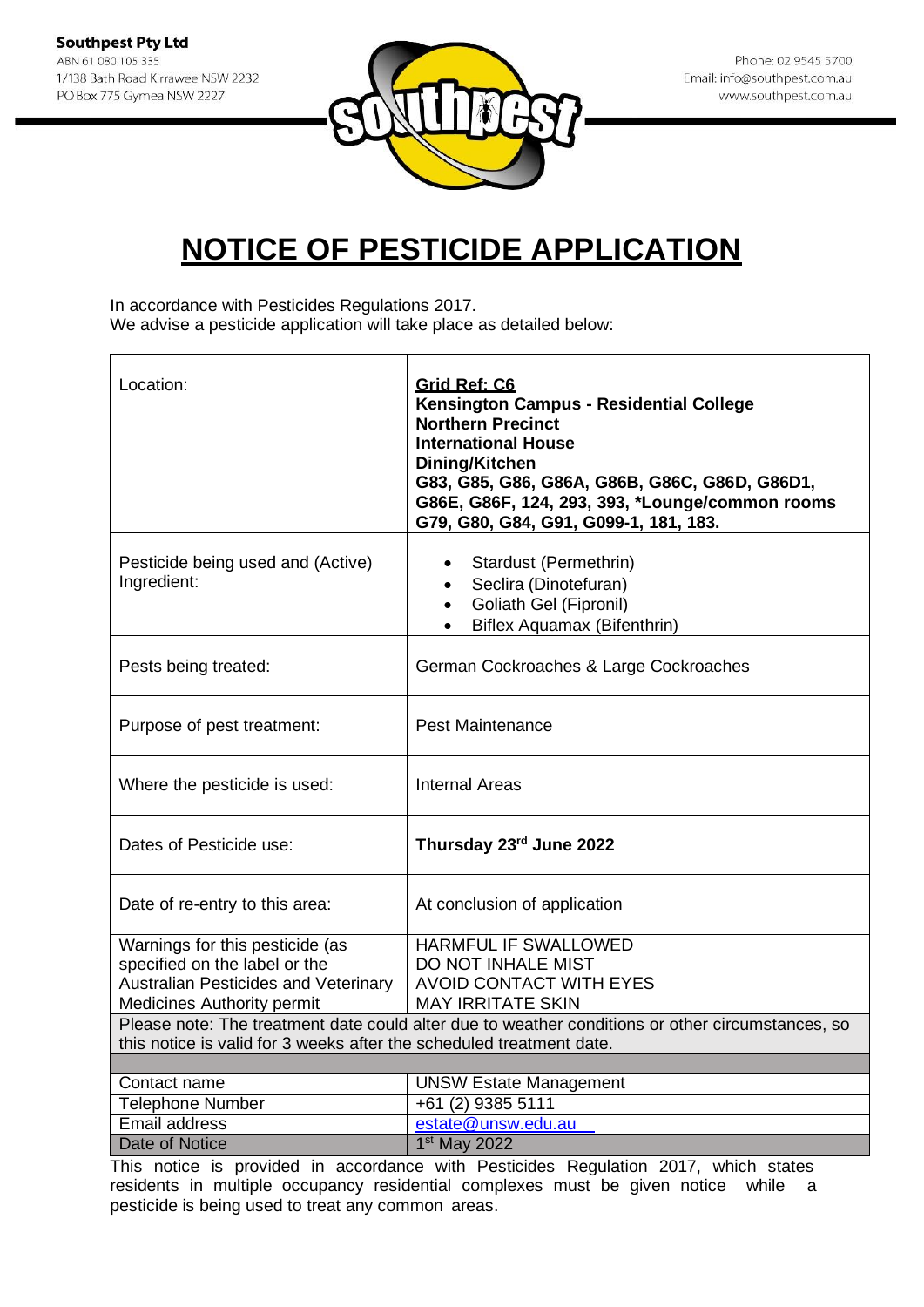![](_page_7_Picture_1.jpeg)

In accordance with Pesticides Regulation 2017.

We advise a pesticide application will take place as detailed below:

| Location:                                                                                                                                                                                                               | Grid Ref: D16<br>Kensington Campus - Residential College<br><b>Northern Precinct</b><br><b>Goldstein Hall</b><br>Level G kitchen and dining hall                                                                    |
|-------------------------------------------------------------------------------------------------------------------------------------------------------------------------------------------------------------------------|---------------------------------------------------------------------------------------------------------------------------------------------------------------------------------------------------------------------|
| Pesticide being used:                                                                                                                                                                                                   | Stardust (Permethrin)<br>Seclira (Dinotefuran)<br>Goliath Gel (Fipronil)<br>$\bullet$<br>Rodenthor (Brodifacoum)<br>Ditrac (Brodifacoum)<br>Biflex Aquamax (Bifenthrin)                                             |
| Pests being treated:                                                                                                                                                                                                    | German Cockroaches, Large Cockroaches & Rodents.                                                                                                                                                                    |
| Purpose of pest treatment:                                                                                                                                                                                              | <b>Pest Maintenance</b>                                                                                                                                                                                             |
| Where the pesticide is used:                                                                                                                                                                                            | Internal Areas.                                                                                                                                                                                                     |
| Dates of Pesticide use:                                                                                                                                                                                                 | Thursday 23rd June 2022                                                                                                                                                                                             |
| Date of re-entry to this area:                                                                                                                                                                                          | At conclusion of application.                                                                                                                                                                                       |
| Warnings for this pesticide (as<br>specified on the label or the<br><b>Australian Pesticides and Veterinary</b><br>Medicines Authority permit).<br>this notice is valid for 3 weeks after the scheduled treatment date. | <b>HARMFUL IF SWALLOWED</b><br>DO NOT INHALE MIST<br><b>AVOID CONTACT WITH EYES</b><br><b>MAY IRRITATE SKIN</b><br>Please note: The treatment date could alter due to weather conditions or other circumstances, so |
|                                                                                                                                                                                                                         |                                                                                                                                                                                                                     |
| Contact name                                                                                                                                                                                                            | <b>UNSW Estate Management</b>                                                                                                                                                                                       |
| <b>Telephone Number</b>                                                                                                                                                                                                 | +61 (2) 9385 5111                                                                                                                                                                                                   |
| Email address                                                                                                                                                                                                           | estate@unsw.edu.au                                                                                                                                                                                                  |
| Date of Notice                                                                                                                                                                                                          | 1 <sup>st</sup> May 2022                                                                                                                                                                                            |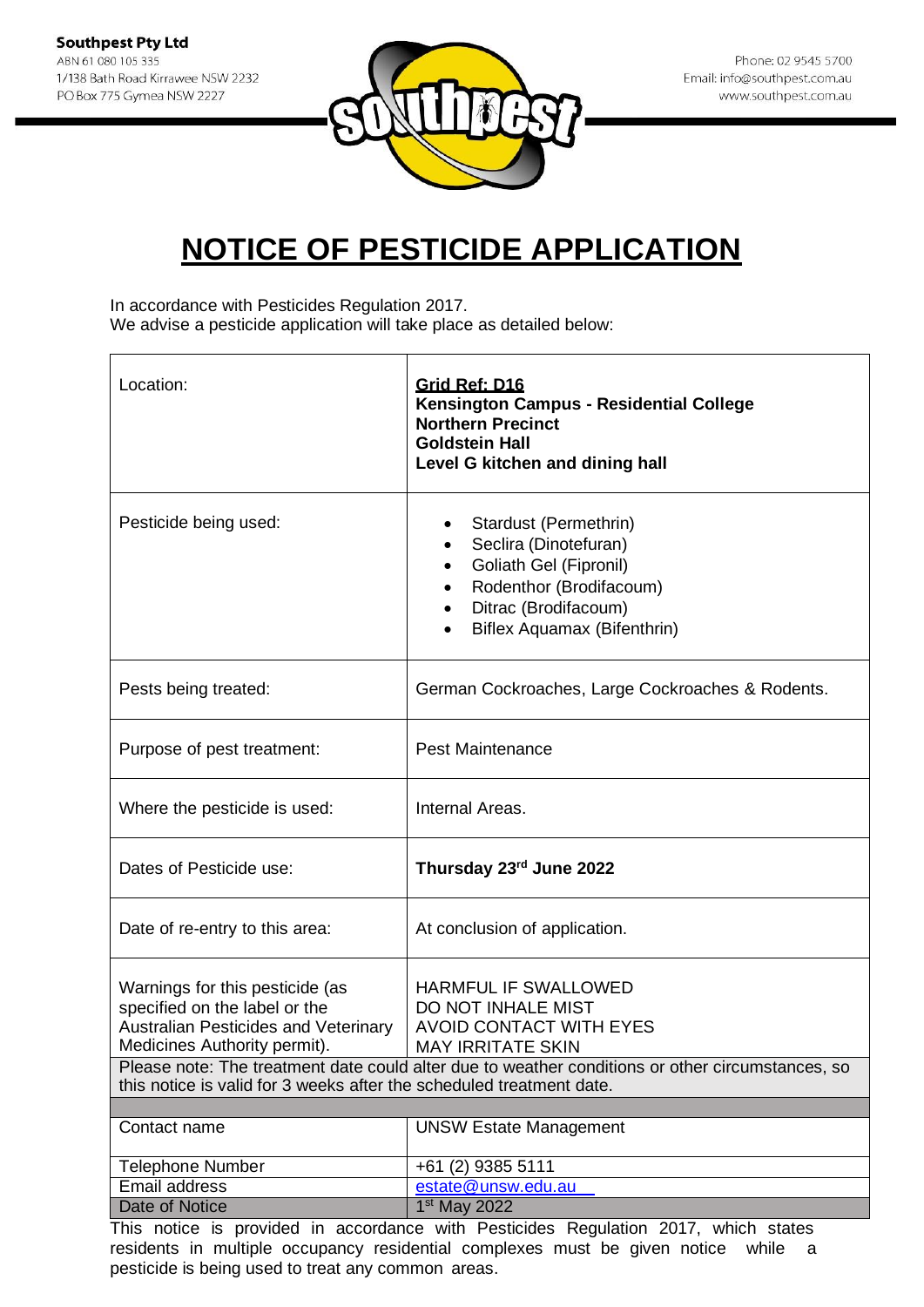![](_page_8_Picture_1.jpeg)

In accordance with Pesticides Regulation 2017.

We advise a pesticide application will take place as detailed below:

| Location:                                                                                                                                       | Grid Ref: D17<br>Kensington Campus - Residential College<br><b>Northern Precinct</b><br><b>Basser College</b><br>Common room/kitchen areas - Levels lower ground,<br>ground, 1 to 5 - LG02, 137, 237, 337, 431, 530, 531<br>Main ground floor kitchen<br>Waste areas on each level. |
|-------------------------------------------------------------------------------------------------------------------------------------------------|-------------------------------------------------------------------------------------------------------------------------------------------------------------------------------------------------------------------------------------------------------------------------------------|
| Pesticide being used and (Active)<br>Ingredient:                                                                                                | Stardust (Permethrin)<br>Seclira (Dinotefuran)<br>$\bullet$<br>Goliath Gel (Fipronil)<br>$\bullet$<br>Biflex Aquamax (Bifenthrin)<br>$\bullet$                                                                                                                                      |
| Pests being treated:                                                                                                                            | German Cockroaches & Large Cockroaches                                                                                                                                                                                                                                              |
| Purpose of pest treatment:                                                                                                                      | Pest Maintenance                                                                                                                                                                                                                                                                    |
| Where the pesticide is used:                                                                                                                    | <b>Internal Areas</b>                                                                                                                                                                                                                                                               |
| Dates of Pesticide use:                                                                                                                         | Thursday 23rd June 2022                                                                                                                                                                                                                                                             |
| Date of re-entry to this area:                                                                                                                  | At conclusion of application.                                                                                                                                                                                                                                                       |
| Warnings for this pesticide (as<br>specified on the label or the<br><b>Australian Pesticides and Veterinary</b><br>Medicines Authority permit). | HARMFUL IF SWALLOWED<br>DO NOT INHALE MIST<br>AVOID CONTACT WITH EYES<br><b>MAY IRRITATE SKIN</b>                                                                                                                                                                                   |
| this notice is valid for 3 weeks after the scheduled treatment date.                                                                            | Please note: The treatment date could alter due to weather conditions or other circumstances, so                                                                                                                                                                                    |
| Contact name                                                                                                                                    | <b>UNSW Estate Management</b>                                                                                                                                                                                                                                                       |
| <b>Telephone Number</b>                                                                                                                         | +61 (2) 9385 5111                                                                                                                                                                                                                                                                   |
| Email address                                                                                                                                   | estate@unsw.edu.au                                                                                                                                                                                                                                                                  |
| Date of Notice                                                                                                                                  | 1 <sup>st</sup> May 2022                                                                                                                                                                                                                                                            |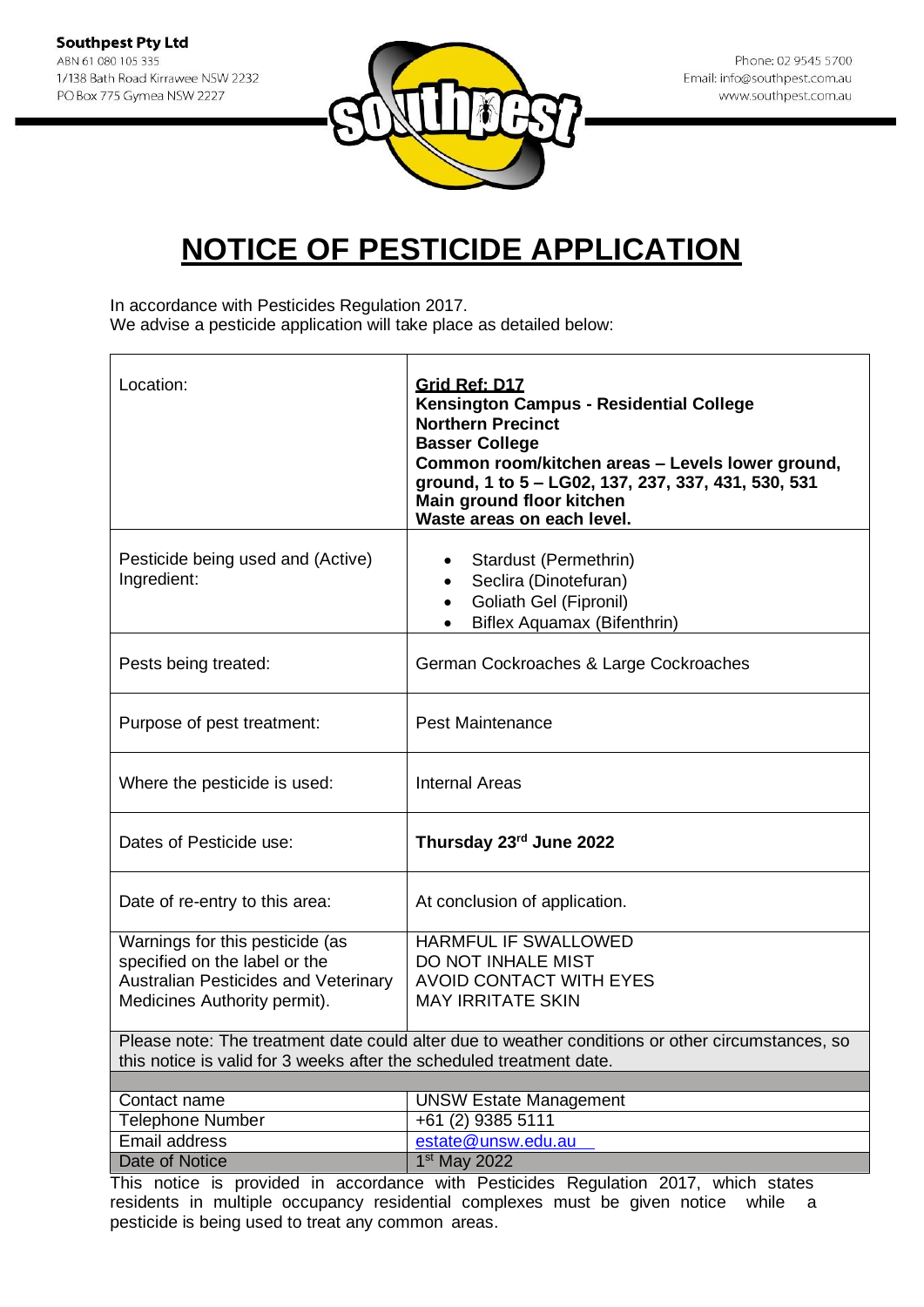![](_page_9_Picture_1.jpeg)

Phone: 02 9545 5700 Email: info@southpest.com.au www.southpest.com.au

### **NOTICE OF PESTICIDE APPLICATION**

In accordance with Pesticides Regulations 2017. We advise a pesticide application will take place as detailed below:

| Location:                                                                                                                                | Grid Ref: D17<br>Kensington Campus - Residential College<br><b>Deans Room</b><br><b>Northern Precinct</b>    |
|------------------------------------------------------------------------------------------------------------------------------------------|--------------------------------------------------------------------------------------------------------------|
|                                                                                                                                          | <b>Basser College</b>                                                                                        |
| Pesticide being used and (Active)<br>Ingredient:                                                                                         | Seclira (Dinotefuran)<br>Goliath Gel (Fipronil)<br>Biflex Aquamax (Bifenthrin)                               |
| Pests being treated:                                                                                                                     | German Cockroaches and Large Cockroaches.                                                                    |
| Purpose of pest treatment:                                                                                                               | <b>Pest Maintenance</b>                                                                                      |
| Where the pesticide is used:                                                                                                             | <b>Internal Areas</b>                                                                                        |
| Dates of Pesticide use:                                                                                                                  | Thursday 23rd June 2022                                                                                      |
| Date of re-entry to this area:                                                                                                           | At conclusion of application.                                                                                |
| Warnings for this pesticide (as specified<br>on the label or the Australian Pesticides<br>and Veterinary Medicines Authority<br>permit). | HARMFUL IF SWALLOWED<br>DO NOT INHALE MIST<br>AVOID CONTACT WITH EYES<br><b>MAY IRRITATE SKIN</b>            |
| is valid for 3 weeks after the scheduled treatment date.                                                                                 | Please note: The treatment date could alter due to weather conditions or other circumstances, so this notice |
| Contact name                                                                                                                             | <b>UNSW Estate Management</b>                                                                                |
| <b>Telephone Number</b>                                                                                                                  | +61 (2) 9385 5111                                                                                            |
| Email address                                                                                                                            | estate@unsw.edu.au                                                                                           |
| Date of Notice                                                                                                                           | 1 <sup>st</sup> May 2022                                                                                     |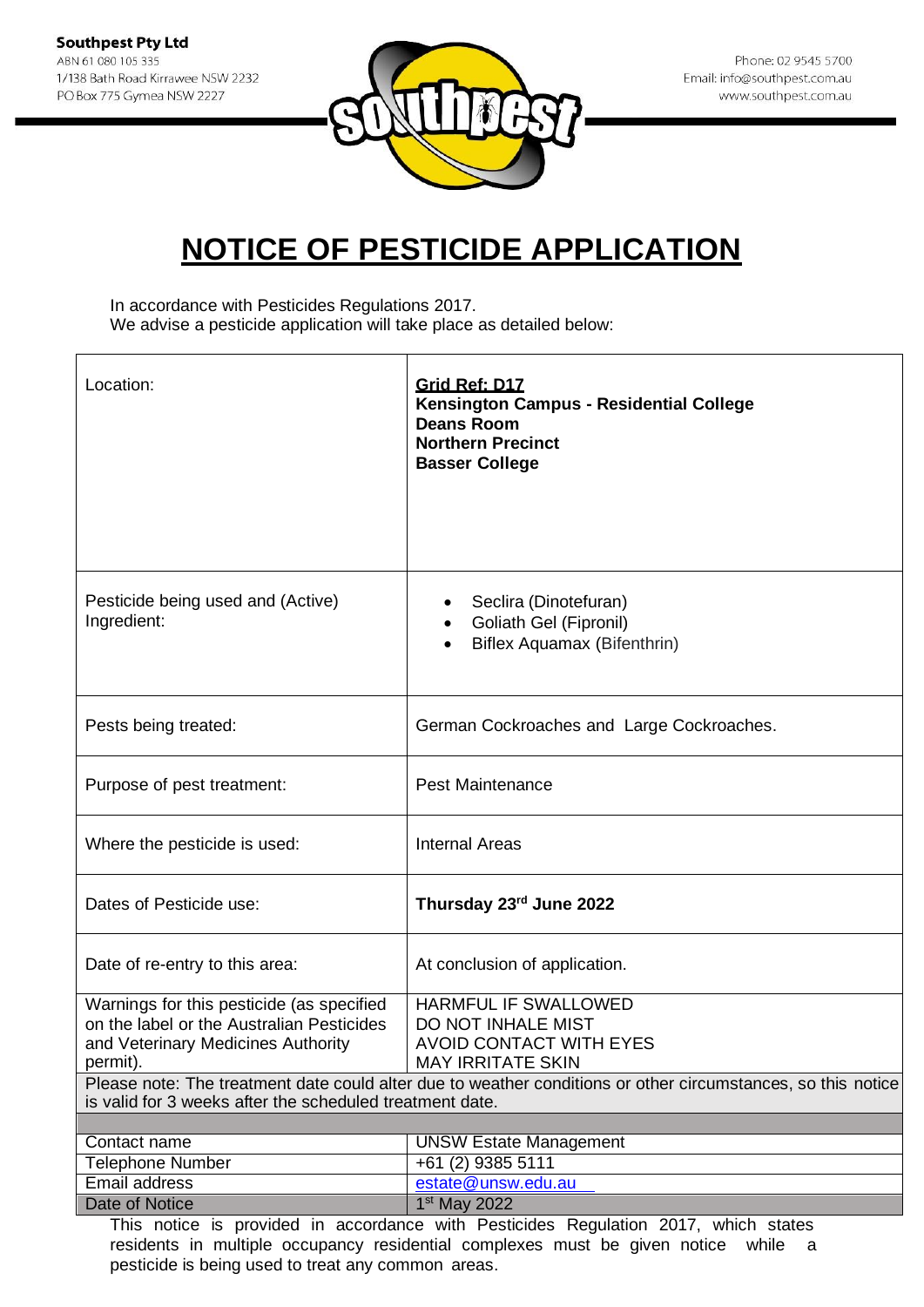![](_page_10_Picture_1.jpeg)

In accordance with Pesticides Regulation 2017.

We advise a pesticide application will take place as detailed below:

| Location:                                                                                                                                       | Grid Ref: D18<br>Kensington Campus - Residential College<br><b>Northern Precinct</b><br><b>Baxter College</b><br>Common room/kitchen areas - Levels ground 1 to 7 -<br>134, 140, 141, 142, 237, 337, 432, 531, 631, 731<br>Main ground floor kitchen<br>Waste areas on each level. |
|-------------------------------------------------------------------------------------------------------------------------------------------------|------------------------------------------------------------------------------------------------------------------------------------------------------------------------------------------------------------------------------------------------------------------------------------|
| Pesticide being used and (Active)<br>Ingredient:                                                                                                | Stardust (Permethrin)<br>Seclira (Dinotefuran)<br><b>Goliath Gel (Fipronil)</b><br>$\bullet$<br><b>Biflex Aquamax (Bifenthrin)</b><br>$\bullet$                                                                                                                                    |
| Pests being treated:                                                                                                                            | German Cockroaches & Large Cockroaches                                                                                                                                                                                                                                             |
| Purpose of pest treatment:                                                                                                                      | <b>Pest Maintenance</b>                                                                                                                                                                                                                                                            |
| Where the pesticide is used:                                                                                                                    | <b>Internal Areas</b>                                                                                                                                                                                                                                                              |
| Dates of Pesticide use:                                                                                                                         | Thursday 23rd June 2022                                                                                                                                                                                                                                                            |
| Date of re-entry to this area:                                                                                                                  | At conclusion of application.                                                                                                                                                                                                                                                      |
| Warnings for this pesticide (as<br>specified on the label or the<br><b>Australian Pesticides and Veterinary</b><br>Medicines Authority permit). | <b>HARMFUL IF SWALLOWED</b><br>DO NOT INHALE MIST<br><b>AVOID CONTACT WITH EYES</b><br><b>MAY IRRITATE SKIN</b>                                                                                                                                                                    |
| this notice is valid for 3 weeks after the scheduled treatment date.                                                                            | Please note: The treatment date could alter due to weather conditions or other circumstances, so                                                                                                                                                                                   |
| Contact name                                                                                                                                    | <b>UNSW Estate Management</b>                                                                                                                                                                                                                                                      |
| <b>Telephone Number</b>                                                                                                                         | +61 (2) 9385 5111                                                                                                                                                                                                                                                                  |
| Email address                                                                                                                                   | estate@unsw.edu.au                                                                                                                                                                                                                                                                 |
| <b>Date of Notice</b>                                                                                                                           | 1st May 2022                                                                                                                                                                                                                                                                       |
|                                                                                                                                                 |                                                                                                                                                                                                                                                                                    |